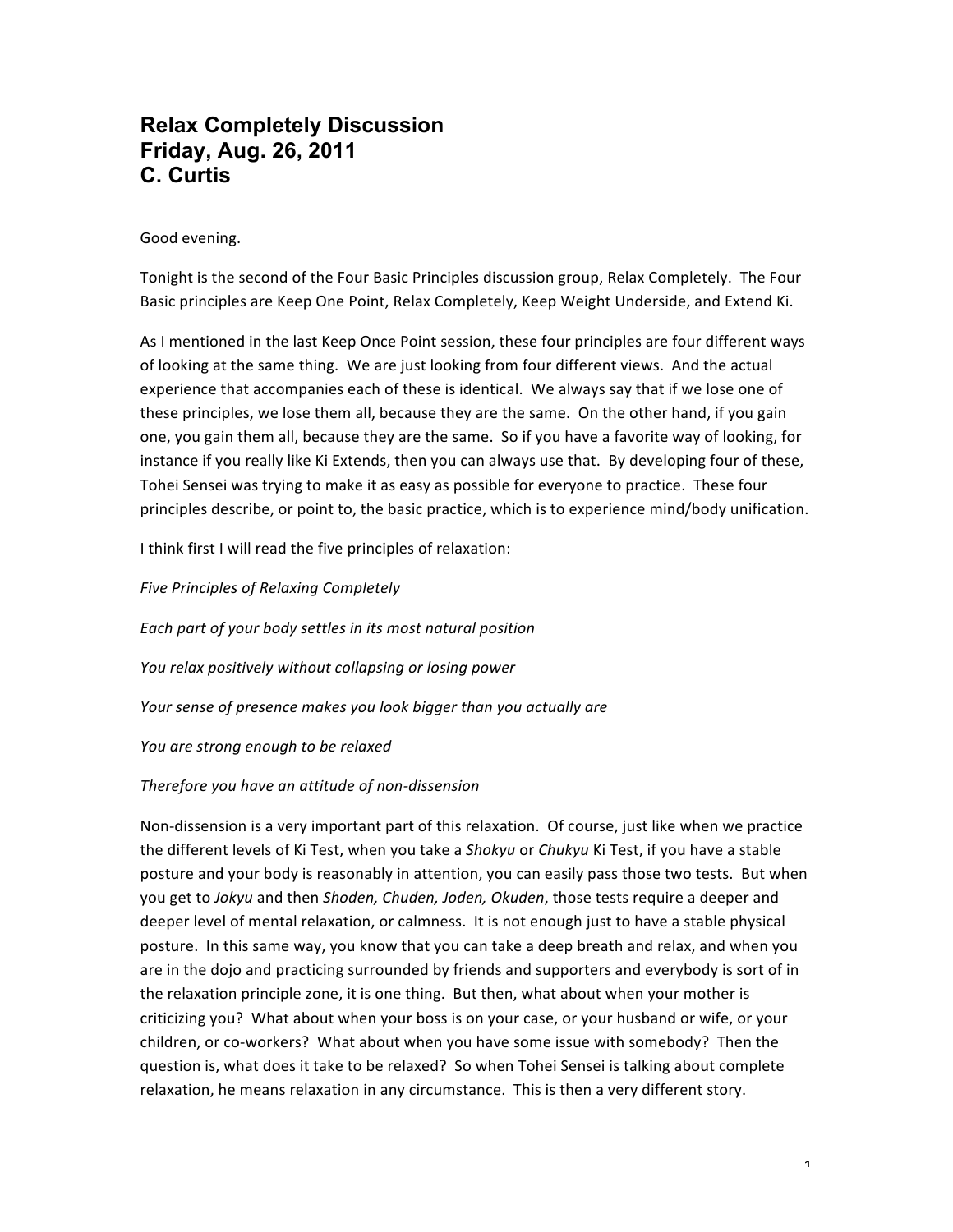I'll read the *Shokushu* now, number six, entitled "Relaxation."

We are accustomed to having trouble with unnecessary nervousness. Nervousness causes blood vessels to contract making it difficult for the impurities to leave the body, and thus makes one susceptible to many diseases.

*Relaxation is truly an elixir of life. Let us spread the true method of relaxation, which enables us* to meet each day with a spirit like that of a mild spring breeze. If we practice this, we need never *get nervous and excited in our daily affairs.*

And then I also want to read "The Principle of Non-dissension," because I think this is the key to complete relaxation and Tohei Sensei even mentions this in his principles of relaxation. This is Shokushu number ten:

There is no conflict in the absolute universe, but there is conflict in the relative world. If we unify *our* mind and body, become one with the universe and practice its principles, others will follow us *gladly.* Do not say that this is a world where we must struggle to live each day. The true way to success is exactly one and the same as the principle of non-dissension, and that is the way to *peace.*

So we are saying that the principle of non-dissension is truly complete relaxation. Why is that? What causes tension in our mind/body?

# *Student: Conflict?*

Conflict. Tohei Sensei says the relative world has conflict. It's full of conflict. So, is it necessary to have tension, when there is conflict?

# Student: Apparently not, but we do.

Yeah, we do tend to have tension and blame it on the conflict. It's actually because of the struggle that we are having with the conflict. And the struggle arises because we treat others as objects. And of course let's not forget that the Four Basic Principles are the ways to get to mind/body unification, non-separation, not two but one. Because ultimately, the purpose of our study is to be one, to recognize that we are one with the universe.

Just understanding that doesn't do us any good. We have to actually practice that. And there is no time to practice like the present. So we always practice it in the present. How do we practice non-dissension? If we don't want to struggle, then we better not see an object or an event or a person as separate from us, right? Because if we see them as separate from us, then we must struggle. And yet this is an experiential practice. It's not an intellectual thing. So it is not just intellectually seeing some magic in your relationships. "Oh yes, I suddenly see we are one." It sounds good, but it doesn't work like that.

Remember the Four Basic Principles are the same. Sometimes it's difficult to see one without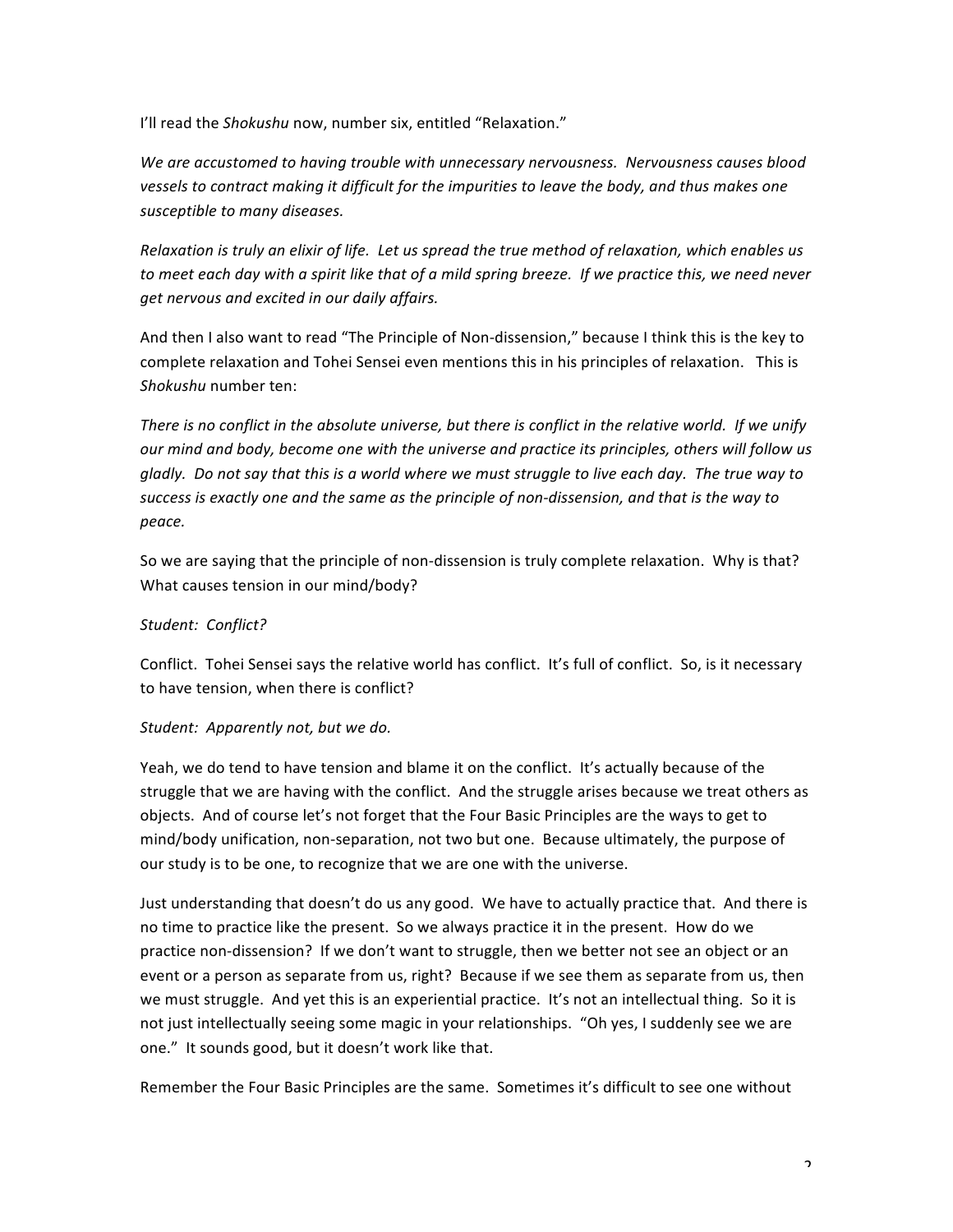looking at another one. In my case, it's much easier for me to understand the true method of relaxation by going through the One Point in the lower abdomen. This relaxation is obviously not something that we can figure out, this non-separation, this not two, this not looking at someone else as an object, separate from us. It's a great philosophy. But doing can be very difficult. However, resting in One Point, which we all have been exploring for years, and last month it was our study, is very easy. Even in the worst conflict, we can rest in One Point. We know this experience. And when we are resting in One Point, we are completely relaxed. Our weight is underside. Our attention, our Ki, is out, is extended, not withdrawn within ourselves.

So, any comments or questions about complete relaxation?

*Student: Sensei, if we are not separate from everything and everybody, if you see a person* struggling, shall we join their struggle to see...? I mean do you just stay calm and let them struggle, or what? I don't know how to not be separate. I mean, you see him there, you see him struggling, so how to be one with that?

Well, it always helps to go back to the example of the dojo. That's why we do Aikido. We have this physical representation in the dojo. So let me ask you, when someone is struggling to hold onto your wrist, what is your best course of action, struggling with him?

*Student: No, Sensei.*

So what do you do instead?

Student: I relax and I lead.

Of course. OK. So, it's the nature of human beings that misery loves company. When your opponent, or your partner, however you want to say that, is struggling, they want you to struggle too. That's the whole point of their struggle. They are trying to pick a fight. Right? That's what's going on. So you cannot neutralize that negative energy by fighting with it. We all know how unsuccessful that is, even though we may make that mistake over and over again. So we learn in the dojo, loud and clear, that to struggle against struggle, or to compete against competition, or to aggress against aggression, to resist in any way, we just cause more suffering than was there already.

The key in Aikido is to remain calm enough that you can just be in the presence of that out-ofcontrol mess, that struggling, that anger, that frustration that someone is feeling, and stay calm. There is nothing to do. I mean we do teach different ways to counteract different kinds of moves, but the key to all of those is not so much the move itself, but the staying calm, the Keeping One Point in the midst of that move. Right? In daily life, no one can tell you ahead of time, "When the guy does this, do that." No. "When he says this to you in anger, say this back. This is the clever technique that you use to counter this." No. In fact, quite often there is nothing to say. In fact, quite often it's better to say nothing. But you don't know and no one can say, ahead of time. You wait until the situation arises then in each moment, if we can stay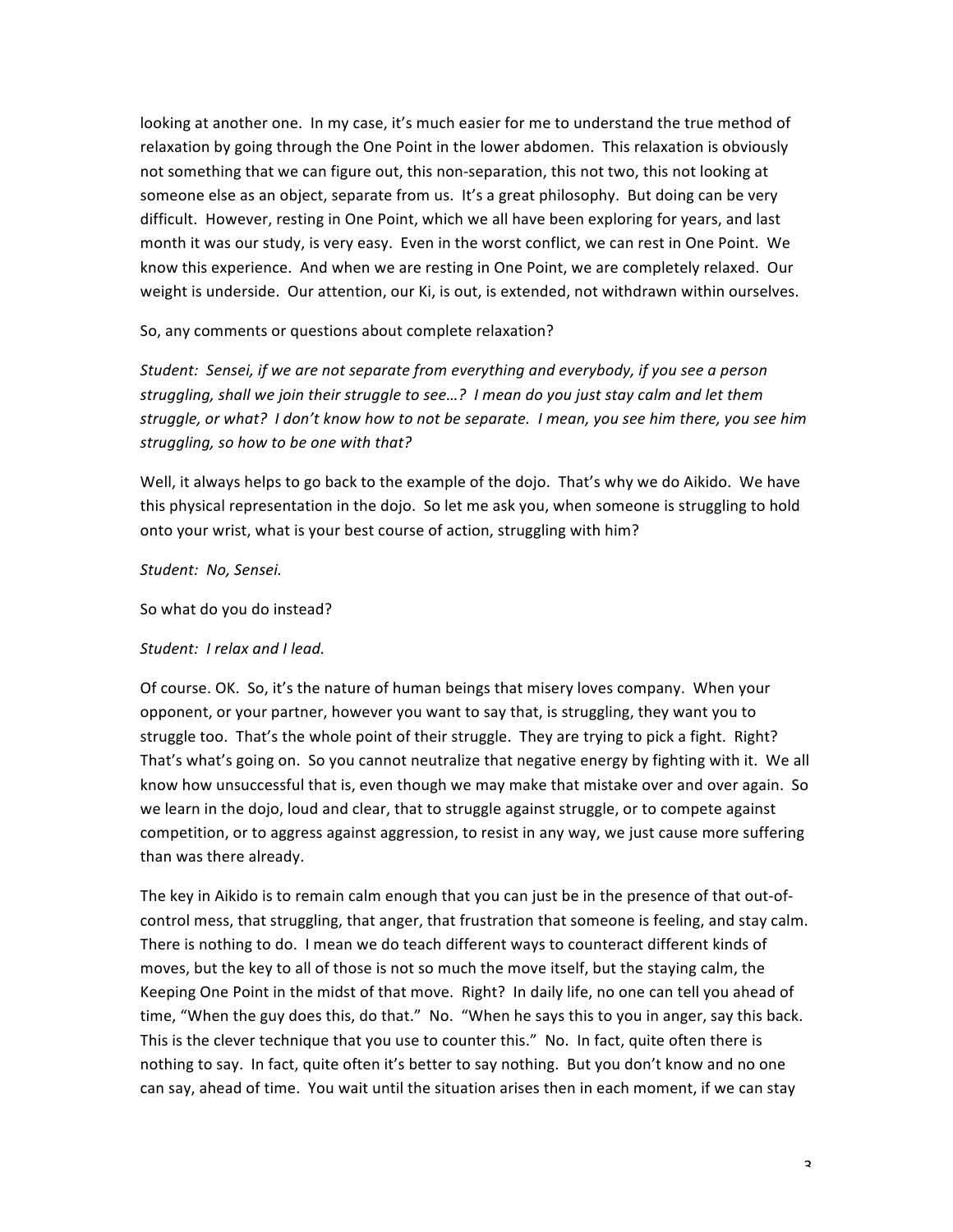calm, then we have a better chance of being effective, compassionate, and supportive, by saying or doing the right thing. And this may be something, or it may be nothing. Just being present is the key.

Does that make sense?

*Student: Yes, Sensei.*

Student: Sensei, I kind of boil down our sense of becoming involved or not involved in an issue in the right or wrong way by determining if we like it or if we don't like it. How do we get past your likes and dislikes and how does that affect One Point? How does that affect being Relaxed *Completely, being one with everything? Or does it?* 

Give me an example.

*Student:* Well, take a job. Let's say you've been given a job and you think it's unfair and you don't like the situation at all, but you have to do it.

## Because it's your job.

Student: Yeah. You may not have to do it. You could rebel, and do all sorts of things. But *there's a sense of personal unfairness in things. You don't like it and you think that you're right and somebody else is wrong.*

You are talking about preference, which is really a much bigger question. Our preference reflects our idea of what's right and what's wrong, what's good and what' bad.

# Student: For us.

Yes, what's good and what's bad in our own world. We've developed that over a long period of time and we tend to resist what we think is not good, or bad or wrong, and are attracted to that which we think is good or right. How do we come upon these ideas? Where do these things come from?

# *Student: It's just the way you are.*

Let me just say something else about that. There are two different categories here. Of course, we learn when we are quite young that when you stub your toe it hurts, when you make a mistake you get hurt, when you stick your finger in a fire it burns you. That's not the kind of thing we are talking about here. That's not good or bad, per se. That's just dangerous for your survival, so you avoid that.

But for most of us, we live in a world that is fairly free of physical danger to us. I mean we are not being attacked all the time. If you live a reasonably together life, you are not in constant physical danger. So most of our preferential reactions to circumstances, as good or bad, are usually blown out of proportion, and are blown out of proportion because there are layers and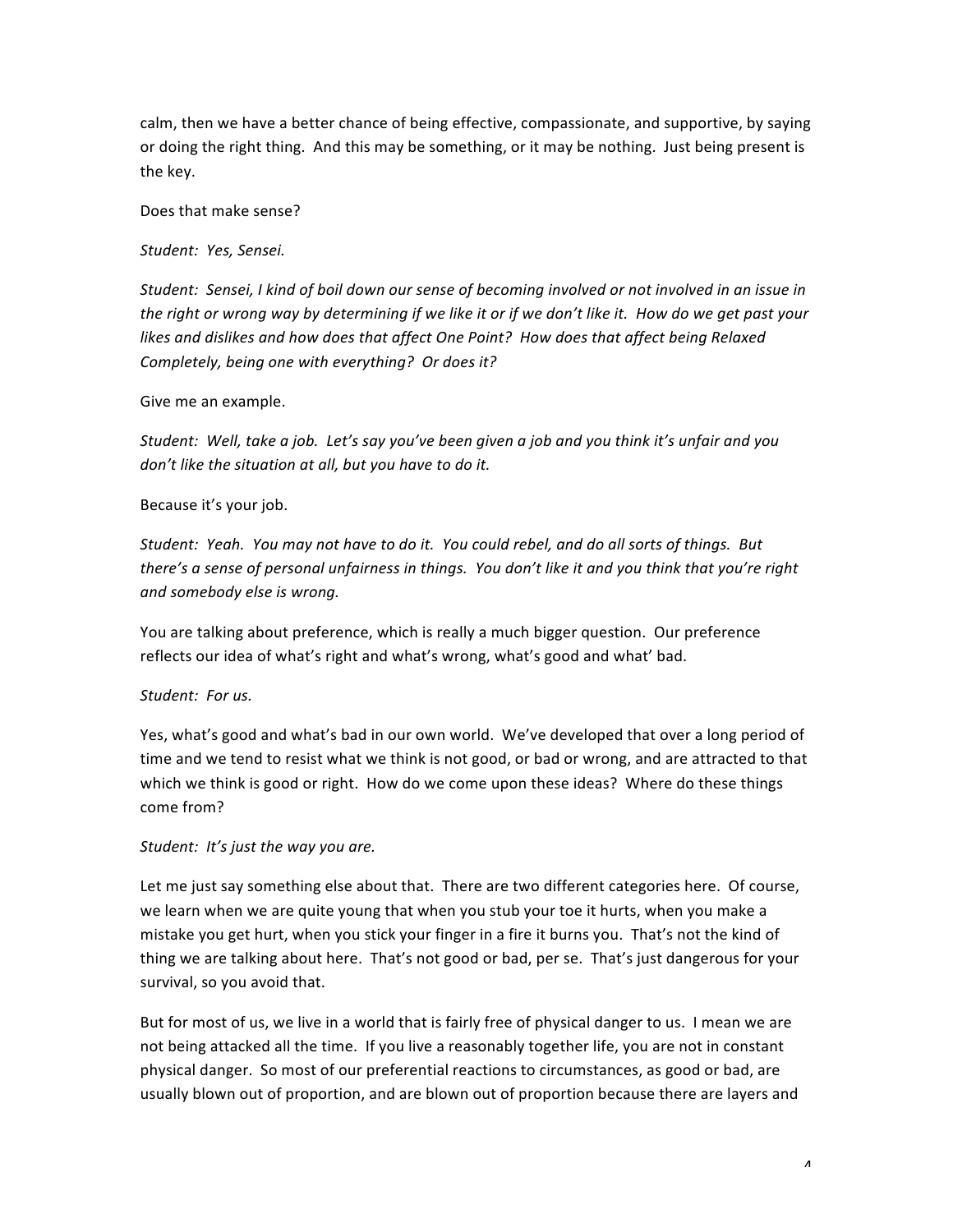layers of past experiences, or conditioning, that gives us a sort of syndrome, or process. When A happens, I react B. Now, the way you are interpreting A may not have anything to do with reality. But that's the way your conditioning is, so when you see it that way, that's what you see, and you react to that. So, if we want to get beyond that, it has to start at home. It has to start with seeing that we have, or are in the clutches of, a reactive process, and seeing how that colors the way we see things. And as a result, then we may be able to see what's actually going on, which may be nothing like what our conditioning tells us. In fact most often it's not what we first think it is. Most of us just ricochet from one reactive process to another all day long. Positive, negative, negative, negative, positive, positive, negative. That's pretty much what most people's lives are like. And whenever we are caught up in, or collapsed down on, a reactive process, then we are anticipating the future. We are trying to manipulate and control a situation to get out of what we don't like and get into what we do like. We usually want to make another person or some circumstance change to fit our conditioning. Now this is kind of crazy, but we all do this. This is what conditioning does to us.

You are not just going to turn a switch and get rid of the conditioning. It's very deep. It's karma. But we can just not make more. Like Tohei Sensei says, "Don't put more negative stuff in your subconscious mind." Every drop is something, and each moment is another drop in your evolution. And how you respond in each moment, creates the next moment, and the next moment and the next moment. So the minute you drop out of a reactive process and just Keep One Point, just listen, the chances are that next time that will be easier for you to do. And little by little you begin spending more and more moments resting in One Point.

Again, I think you asked me last time, it's not like therefore you don't do anything. It's only that therefore whatever is done is effective, because you see what's going on and you're not reacting emotionally because of a conditioned situation in your own emotional life. So now you are seeing what's actually going on and you can calmly, effectively, supportively, compassionately deal with whatever the situation is.

We are talking about absolutes here, in a way. It's very difficult. I mean, why am I the Chief Instructor? Well, I've been doing it longer than anybody else here, OK? So it's easier for me than everybody else. For instance I heard a teacher say recently, "Oh, I'm not perfect." We are not only not perfect, but far from it. This is a huge task at hand. And the belief in the dual, relative story is a very powerful thing. We don't want to underestimate that. It takes a lot of commitment, a lot of strength and courage and practice to even begin to move beyond being just a slave to my same old stuff. You know what Einstein's definition of insanity was? Doing the same thing over and over again and each time expecting a different result. If that's insanity, then we are all insane. And that's of course what he was implying. Because we keep going at solving the same problem that same way, without seeing that maybe it's our seeing that is the problem. Maybe I'm the problem. And for every one of us, this is the case. We are the problem.

So hopefully that motivates us to sit more, breathe more, come to class more, look more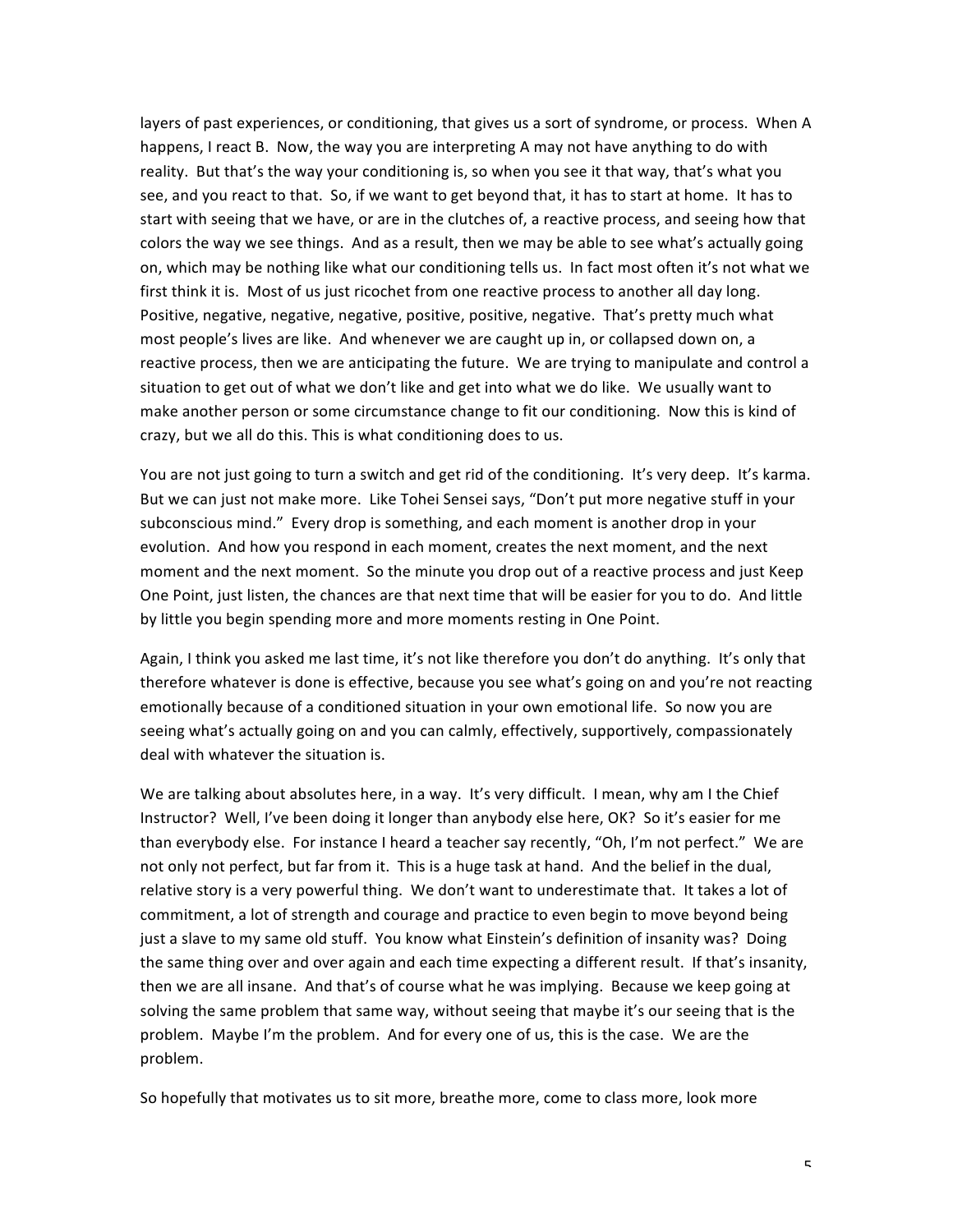humbly at the situations that we find ourselves in. You know there is an advantage to have practiced a lot. But there is the attendant growth in pride that we have to look out for, which is a problem with all the teachers. It's there. That's a sort of self-reflective, self-assessment conclusion, which, as utterly erroneous as that may be, is always there as a temptation.

And this doesn't only apply to teachers, of course. We are all on this hierarchical scale, we are all on different levels. For instance, when you are Godan, then you feel that you better be treated like a Godan, whether you deserve it or not. In some sense you do deserve it, otherwise you wouldn't be that. But that's why, when I talk about these different levels, the emphasis is always for each person to practice on this level. Don't just demand that others treat you on this level. I have to practice on Hachidan level. So it's, yeah, very challenging.

Student: Sensei, I have difficulty understanding. Speaking of making habitual mistakes and expecting different results, on a practical level we tend not to do that. You may experiment with something and it fails, so you change it immediately. But when it comes to emotional things, you keep doing the same mistake. Why is that? Why are we so stupid in this way? We have that opportunity every day on a practical level, and we experience that. So why can't we adopt *those same principles that we experience every day, on a practical level? We don't burn our food* every time we cook it. We learn. Why can't we adapt this learning to our emotional level and *even our intellectual lives?*

When you are talking about a practical, problem solving, carpentry issue, let's say, that's a skill set that you have some control over. Because it is intellectual you can control it to some degree. You can plot it out ahead of time, think it through, and go through step A, B, C, and D. OK? When you hit your thumb with a hammer at step B, then what happens?

#### *Student: You freak out.*

You freak out and once again, even knowing that it's not the hammer's fault, you might throw the hammer as far as you can throw it. Or not. You might have a different approach.

So here's the deal. In our emotional life, it's up and running before we notice it. You cannot plan your emotional life. Well, actually you can't plan even your intellectual life. You know, the military says, "The best battle plan lasts until first contact with the enemy." We really don't have control over anything. But we have the illusion of control often in our work, our external activity of some kind. But life is completely unpredictable, and we will hit our thumb with our hammer, we will cut the board too short, the board will split when we nail it. Of course with experience you have less of these accidents. But still life is constantly surprising us. Even when you are a very good defensive driver, there are people that do weird stuff out there. Or maybe your car breaks down. Life is made of that.

We have the idea of our life, and that idea is very well organized with most people that are successful. This idea, or philosophy, is well organized and we try to follow that at all times, and we are as successful as we are depending on how well we are able to follow that. But life itself,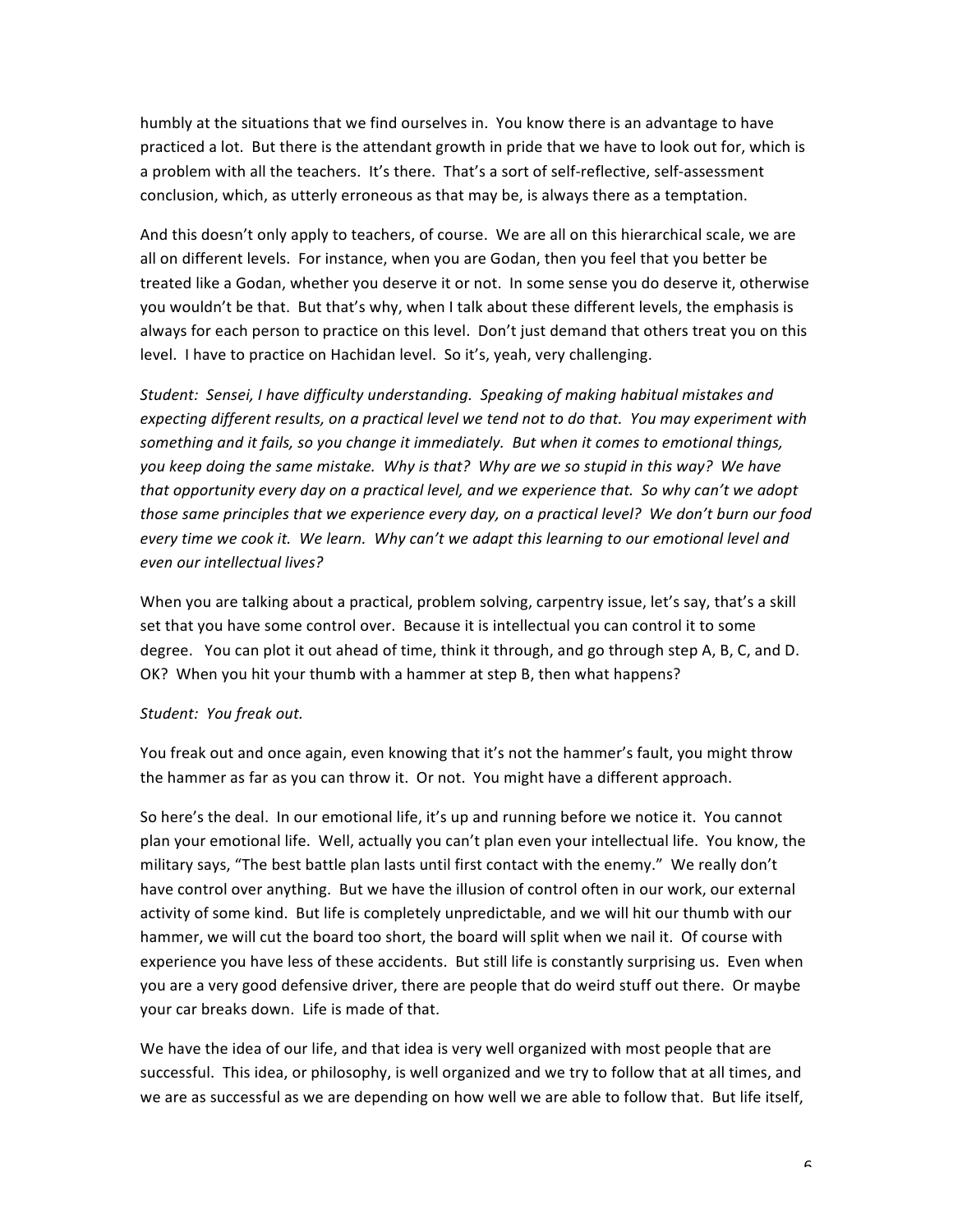that actual experience of living, which is our thoughts, our emotions, and our senses, which are always happening in the moment, is full of surprises. It's constantly different than we thought it was going to be.

If we can stay calm and relaxed completely, then when those surprising things happen, which is constantly, we can respond appropriately. When we have tension, which is when we are trying to control the way our plan is supposed to work out, and it's not working out that way, then we get further tension, we have an emotional reaction, and we cause harm to ourselves, to the board, the hammer, the saw, the job, our client, everything.

And you know all of this already is true. The question isn't quite that. You asked, "Why can't we be as logical in our emotional life as we are in our intellectual life?"

## *Student: Yes.*

Because that's not how life works. That's not how life, which is living in the moment, works. No matter how well you plot things out logistically, it's going to change and be different than you think. So how you respond to those changes is how you succeed. In other words, what is your level of calmness? That's the value of training. The value then in this practice is to practice sitting, breathing, patience, gratitude, calm, resting on One Point, no matter what comes up. It's a very simple practice.

Does anybody have trouble with thoughts interrupting them during meditation?

# *[everybody laughs]*

Yeah, that's the rule. It's going to happen. It happens to the Dalai Lama. The question isn't whether somebody crosses you or not. The question isn't whether somebody does something to disappoint you or not. The question isn't whether a thought is going to arise or not. The question is how you respond to that. This has to do with your peace, your joy of life your love.

*Student:* Well this is kind of my point, in some way. Using the hammer and the thumb analogy, *if* I was to do that to myself, and I have, I can't blame the hammer, and I won't throw the *hammer because it might do more injury. It's just pain. You deal with the pain and then it's over.* It's somehow easier to accept that.

Physical pain can be much easier than emotional pain.

*Student:* Or some issue with a colleague or a client even. It's just for that day. And if you rest on *it,* then the next day is different. At least that's the way I see it. But when it comes to emotional matters, it doesn't seem that easy to abandon it and move on.

#### And you would like it to be?

Student: Well, I would like to have the ability to let it pass.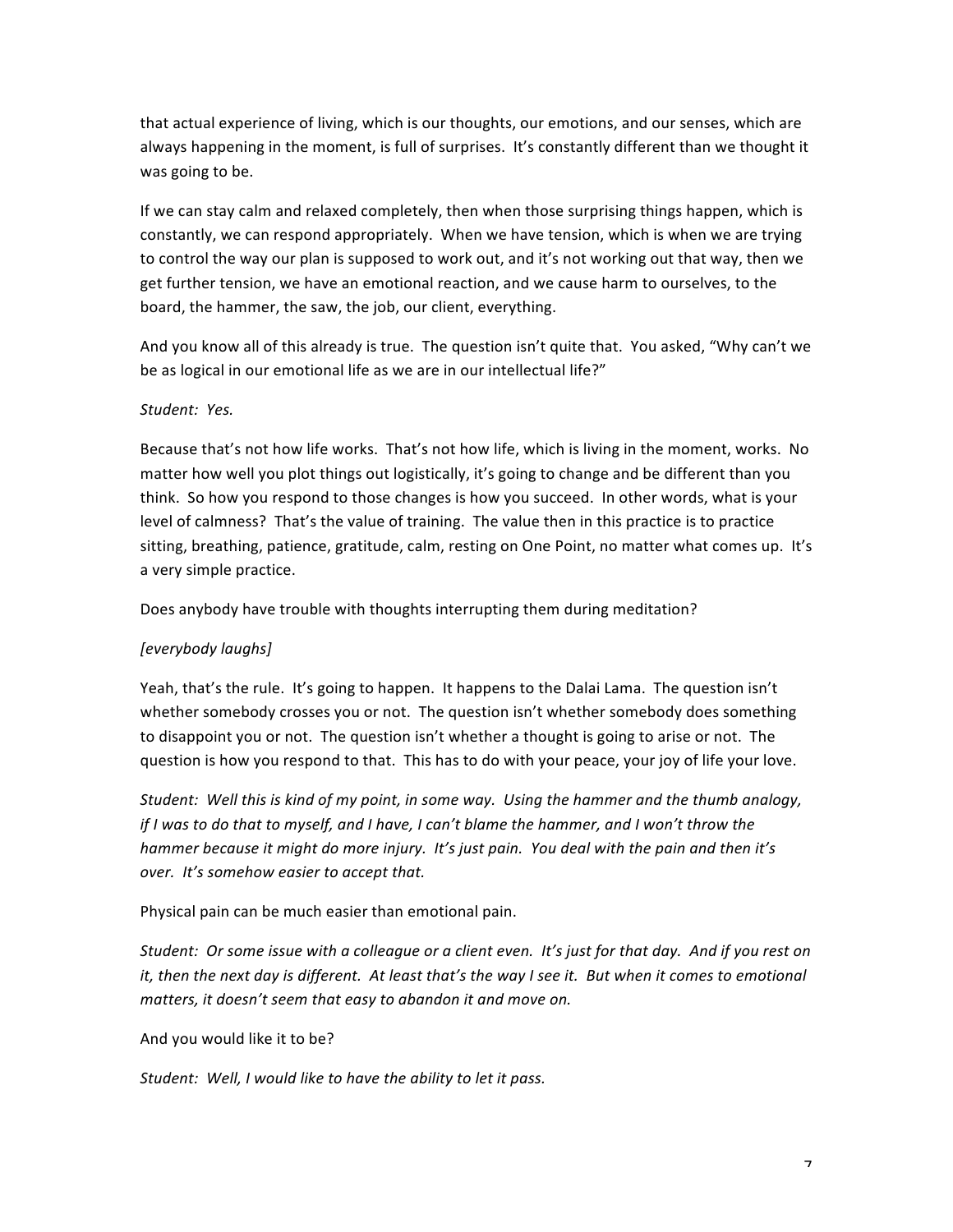That's why we are practicing. That's why you are here, right?

# Student: Oh, yes.

And you have some degree of experiential understanding about that already, because you have just expressed it. You deal with the pain until it's gone. Something happens, you let it go until tomorrow and it will be better. That's an intellectual way of expressing it. You have some understanding there. So how deep does that go? We all practice, because no matter how deep it goes, there is always something deeper that will come up to challenge us. Just when we think, "OK, I've finally got this about where I think I can deal with things," then the minute you think that something heavier comes out of left field and you think, "What is this?!" Ahh, more practice.

## *Student: Thank you, Sensei.*

*Student: I* just heard something. It's not new, but I just heard something differently. We are always taught to "Keep One Point first." But I now relate that to Keeping One Point or Relaxing *completely* in this way. If you Keep One Point or Relax Completely, then when an issue comes upon you, you will see it differently. You were talking about seeing something differently and *then* responding differently than your normal pattern. Tell me if I understand this. If I am just waiting and Keeping One Point, so that I respond differently, I'm missing the beginning of this whole interaction. I need to be seeing this differently, through One Point.

So what is your question exactly? Do you have a question?

Student: What's the division? What's the separation between seeing something differently, and responding, seeing something through One Point, and responding through One Point? What *happens if* we are waiting to respond in One Point, and we are not seeing in One Point.

I am not sure about your distinction there. I mean that's an idea or a concept, it seems to me. You know, resting in One Point is like listening. When you are in One Point you are completely aware of everything that's happening. You aren't collapsed down on some thought. When somebody is talking to you and you are thinking about what to say next, or thinking about how you feel about what they are saying, you are not hearing what they are saying at all. You are not seeing what's going on. Right? In fact, sometimes you have to say, "Excuse me, say that again," because you were busy thinking, thinking, thinking.

Keeping One Point means paying attention. Here's an example. Tohei Sensei used to teach us that, as an examiner, of course you have to have a clear intention to support the student. Without seeing clearly you cannot support the student, because you are just on the same level as the student is. You would just be in reactivity. So he said that an examiner has to develop to the point that before he gives the Ki Test, he must be able to see their state of mind. He already must know, pass or not pass. Then the touching and the pressure is to help the student see their state of mind.